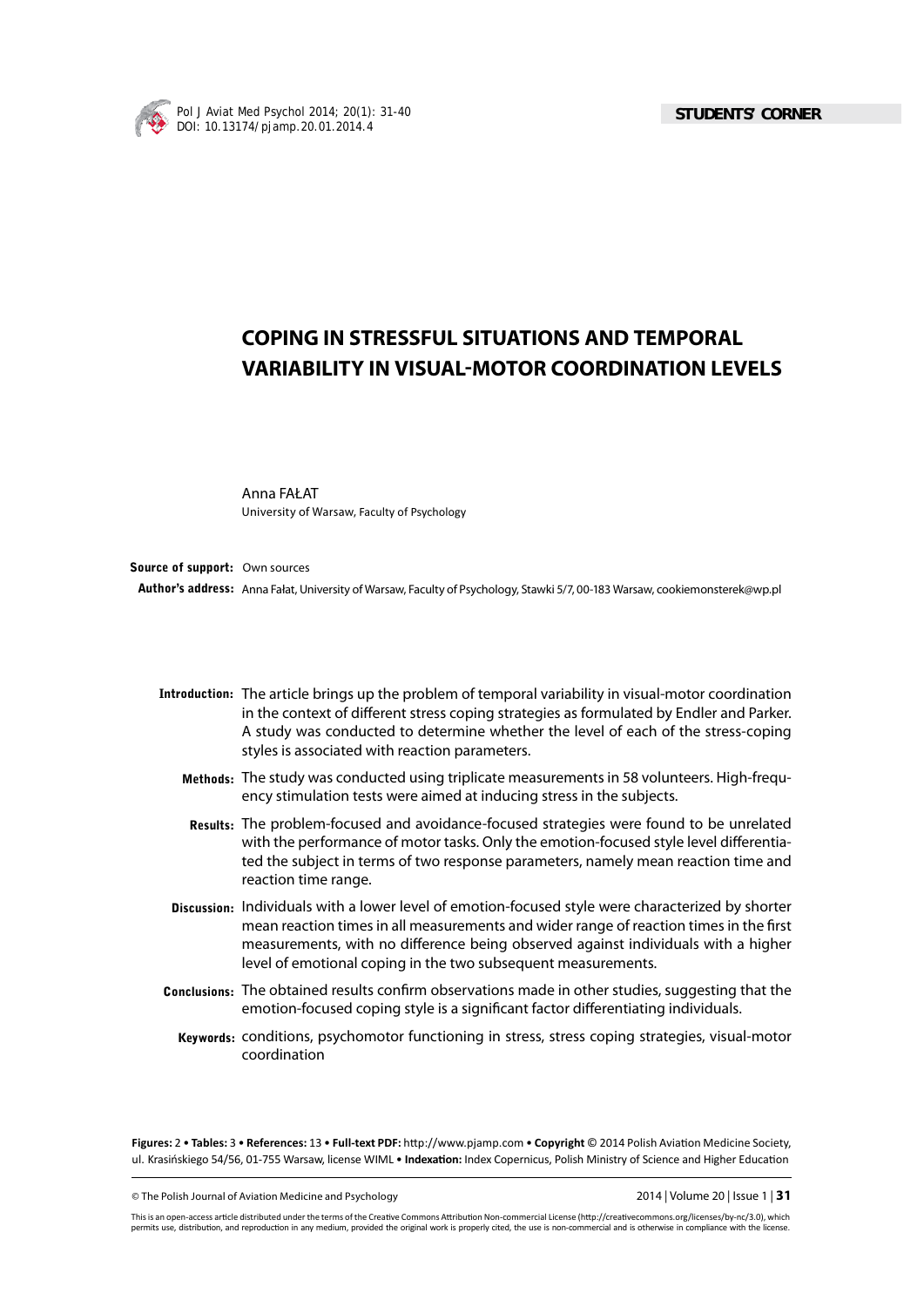# **INTRODUCTION**

Nobody has to be persuaded to acknowledge that stress and stress coping are one of the key issues associated with the functioning of individuals in complex situations or situations associated with exposure to extreme environmental stimuli [12]. It is also obvious that the occupation of an aircraft pilot is associated with both of these components. Aviation-related tasks are characterized by both high level of complexity and the presence of numerous environmental stressors (hypoxia, vibrations, spatial confusion or gravity loads) [12]. The question of stress is also raised by many researchers, particularly in relation to the increasing pace of life of contemporary humans, the need to cope with the information overload (informational stress), and the relationships between stress, particularly chronic stress, and somatic disorders [9]. It should be kept in mind that stress affects numerous areas of life, including the most basic aspects such as motor functioning or eye-hand coordination. In some stressful situations, motor ability is required not only for succeeding in the task, but also to protect one's health and life. The study attempts to relate different stress coping strategies to simple motor responses requiring eye-hand coordination in stressful conditions.

### **Coping in stressful situations**

Contemporary literature presents two main approaches to the problem of coping with stress. On one hand, coping is presented as a process. Of highest importance is the individual's perception of a particular situation, i.e. whether or not he/she considers the situation to be stressful. In addition, the coping process undergoes constant changes, making it difficult to propose any generalized statements regarding an individual or a population. The concept was developed by Lazarus and Folkman [11]. On the other hand, coping is presented as a fairly constant, predominant style of managing different stressful situations, i.e. as a trait. Thus interpreted, coping may be measured in a manner and using methods similar to those used for measuring other traits. This concept was supported by, among others, Endler and Parker, who proposed a theory involving three different coping styles: problem-focused, emotion-focused and avoidance-focused. Coping as a strategy characteristic for the individual provides a global insight in the individual's functioning in stressful conditions [11].

Different studies including the use of Endler and Parker's Coping Inventory of Stressful Situations (CISS) demonstrate that the most adaptational style is the problem-focused style [11]. It contributes, among others, to reducing the threatening aspect of the stimulus [5], facilitating easier stress management. For example, males preferring this coping strategy were observed to have a higher likelihood of abuse rehabilitation success [4] and generally less frequent reactions to negative events in life that involved increased consumption of alcohol; this was in contrast to individuals with a more emotional coping style [13]. What is interesting, although usually identified as poorly adaptational, the emotion-focused coping style is all the same efficient in some cases. The predominance of this style of coping in young females was associated with reduced susceptibility to depression [7]. Inconsistencies in available data trigger further research on various aspects of the functioning of humans, including motor functioning in the context of various coping strategies.

It seems all the more justified as the coping styles are associated with the temperament, and thus in a way, with the characteristics of the nervous system. In Polish studies [11] a large sample of responders was examined using CISS and Formal Characteristics of Behavior - Temperament Questionnaire questionnaires (FCBTQ). The FCBTQ is based on the Regulatory Theory of Temperament developed by Strelau and characterizing the temperament in the dimensions of six traits: two traits related to temporal characteristics of behavior (vigorousness and perseverance) and four traits related to energetic aspects of behavior (sensory sensitivity, emotional reactivity, endurance and activity). It turned out that both emotional reactivity and perseverance were well correlated with the emotion coping style. Endurance was negatively correlated with that style. This provides some insight into the functioning of individuals characterized by high level of emotional coping, including coping in stressful conditions. First of all, such individuals respond with strong emotional agitation even when exposed to weak stimuli, and agitation persists for longer periods. This is not matched by low endurance, which is probably the reason why the emotion-focused style is considered to be poorly adaptational. In case of the other styles, the results are not as unambiguous. One would expect positive correlation between endurance and the problem-focused style; however, the correlation was observed only as a trend. Positive correlations were observed, albeit with low power, for vigorousness, activity and sensory sensitivity. High scores in the avoidance-focused scale were associated with a high level of activity.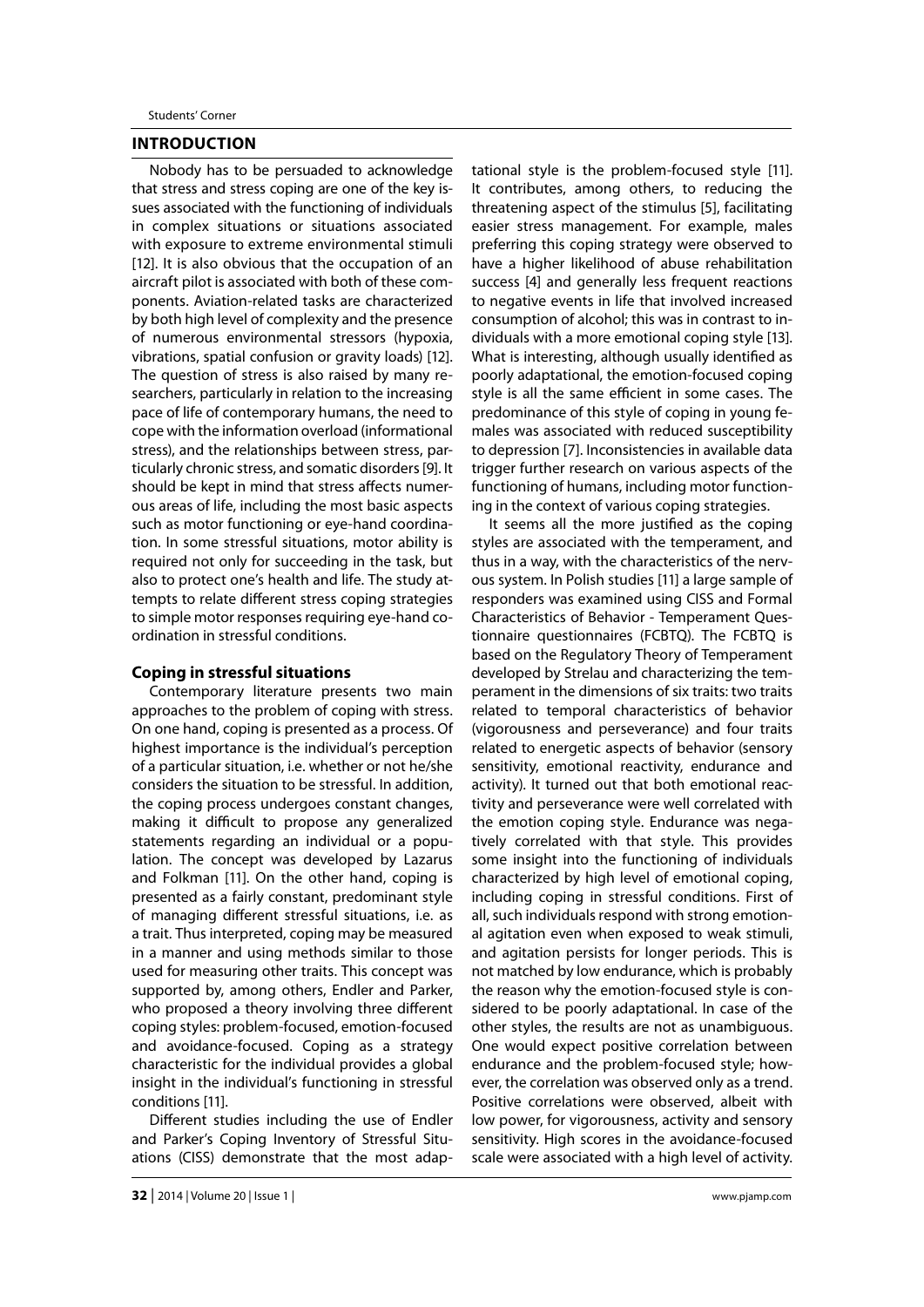Overall, only the emotional coping-related results can be easily interpreted; it is difficult to draw unambiguous conclusions for other stress-coping strategies. On these grounds, it appears interesting to examine the functioning of individuals with different coping styles at the level of simple motor reactions.

# **Visual-motor coordination**

Visual-motor coordination is one of the basic components of motor responses. It is gradually acquired since early childhood, stimulating physical and mental development [1]. Motor training ensures automation of certain functions, from the most basic such as walking to these most refined such as playing musical instruments. Visual-motor coordination warrants our capability to move around and avoid dangers.

It is a part of a larger theoretical construct of psychomotor abilities. Some researchers have adopted a model in which several independent factors affect the level of psychomotor abilities and performance in tasks involving this domain [6]. However, recent studies in the area suggest that there is one general factor of psychomotor abilities, in which the differences between individuals are determined by overall cognitive capabilities, with a significant role of the efficiency of working memory and temporal anticipation [2]. According to the analyses performed in the aforementioned studies, the improving performance observed in successive trials depends mainly on the speed of mental processes. As more and more effective methods to perform a particular task are being discovered, the cognitive resources are being engaged in the selected optimum strategy. The processing speed appears to be the main limiting factor. The cited studies involved mainly instrumentation-based measurements. Quite often, such studies raised objections related to their being unreliable as a measurement of real-life tasks. However, as new instrumentations and analytical methods were developed, one may agree with the researchers stating that "psychomotor abilities as measured in certain ways are important for certain tasks or occupations" [2] (p. 199). This is also true for visual-motor coordination. For example, in drivers' examination methodology developed by the Motor Transport Institute, a hypothesis has been proposed that a change in the performance of a coordination task as measured by the number of stimuli recorded using the Piórkowski apparatus may be an indicator of either fatigue or the motor training level [10].

# **Coping in the context of eye-hand coordination**

Situations when the human life or health depend on good eye-hand coordination are not too common. However, the comfort of our everyday lives may be somewhat affected by this ability. Driving a car may be an example. Smooth driving, the sense of speed and distance from other road users markedly reduce the stress associated with driving. What happens, however, when the opposite is true, i.e. when something stressful occurs while driving? How would the stress coping strategies impact the performance?

One of the studies of such a relationship was conducted in police recruits during a high-stress simulation [8]. Physiological and mental correlates of stress were assessed, including the coping styles measured using the CISS questionnaire. The performance was assessed in terms of motor dexterity, decision-making speed and adequacy of decisions to particular situation. Although no direct correlation between stress coping strategies as defined by Endler and Parker with the task performance level was shown, the aftermath of the experienced stress was different for subjects. The recruits who preferred the emotional-focused strategy showed more symptoms of trauma, with post-traumatic stress disorder (PTSD) being diagnosed more often in this group. Similar relationships were observed in avoidance-focused coping strategy. No trauma or PTSD symptoms were observed in subjects who preferred the problemfocused strategy. Physiological correlates of stress were also significantly higher for emotion- and avoidance coping strategies.

In the study, tasks requiring both cognitive and motor domains were not separated, making it difficult to assess whether the differences in responses to stress in individuals with different coping styles might be related to the level of performance of simple motor tasks involving the visual-motor coordination. This was the research problem that instigated the present study.

# **RESEARCH HYPOTHESES**

## **Hypothesis 1**

High score in the Problem-Focused Style scale would be associated with no temporal changes in visual-motor coordination. This relates to the number of stimuli responded to, number of stimuli ignored, number of incorrect responses, mean reaction time as well as reaction time range.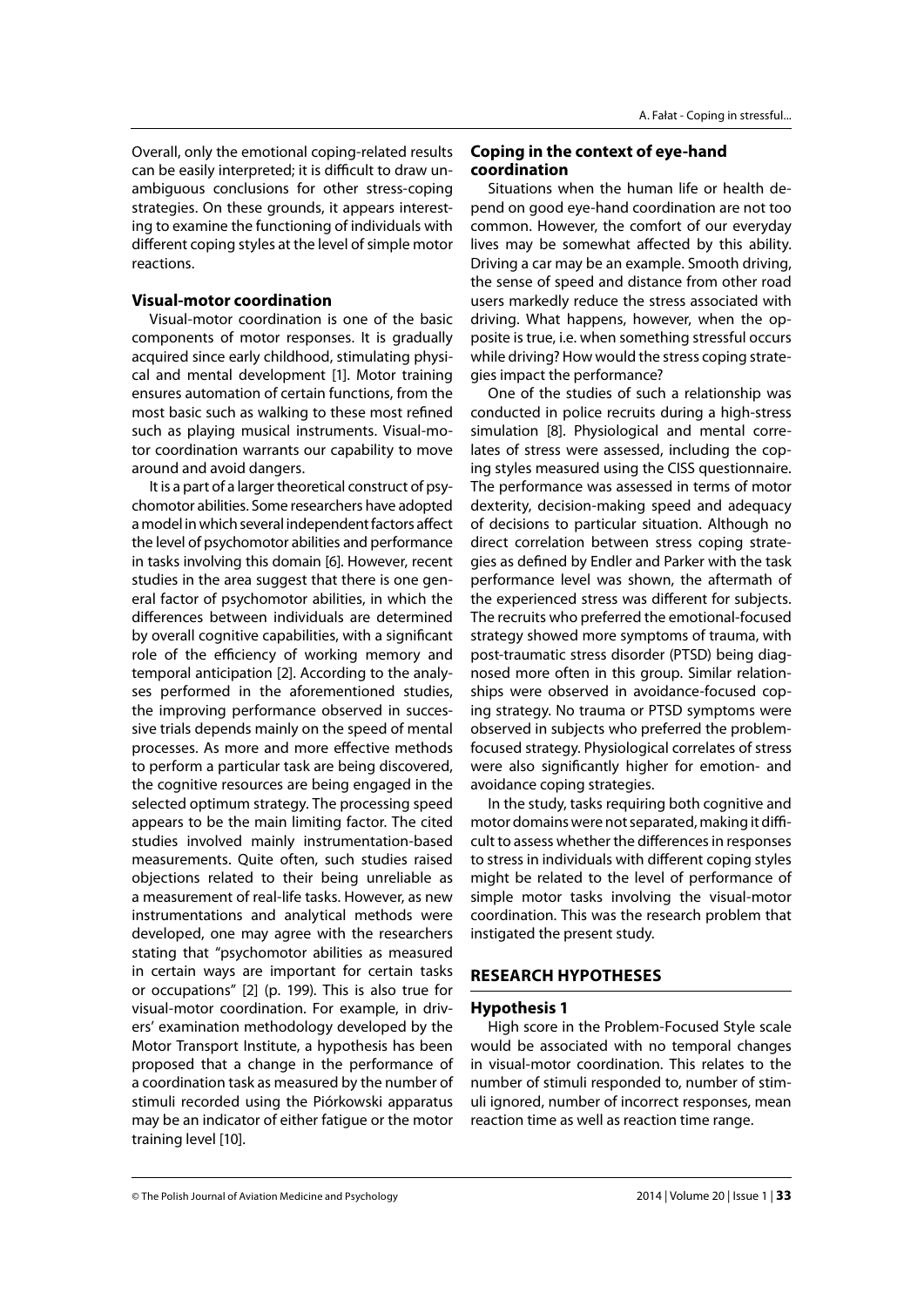#### **Hypothesis 2**

High score in the Emotion-Focused Style scale would be associated with temporal changes in visual-motor coordination. This relates to the number of stimuli responded to, number of stimuli ignored, number of incorrect responses, mean reaction time as well as reaction time range.

# **Hypothesis 3**

High score in the Avoidance-Focused Style scale would be associated with temporal changes in visual-motor coordination. This relates to the number of stimuli responded to, number of stimuli ignored, number of incorrect responses, mean reaction time as well as reaction time range.

## **METHODS**

## **Subjects**

The study group consisted of 58 adult subjects (age span 19-40 years, mean age  $= 23.86$  years, median = 22 years). The study group consisted of more women (n= 41) than men. All subjects were volunteers. The study was conducted in one of the rooms at the Warsaw University Faculty of Psychology in two last weeks of April 2010. Subjects were examined individually, with examination of each subject taking about 30 minutes.

## **Variables**

Independent variable:

– measurement order

Dependent variables:

- number of stimuli responded to
- number of stimuli ignored
- number of incorrect responses
- mean reaction time
- reaction time range (the result was the difference between the longest and the shortest reaction time)
- Covariates:
- Problem-focused style scale score
- Emotion-focused style scale score
- Avoidance-focused style scale score

## **Materials**

#### *Coping Inventory for Stressful Situations (CISS)*

The questionnaire developed by Endler and Parker is a tool consisting of 48 statements related to various behaviors in stressful situations. In the instruction provided on the title page, the responder is asked to describe the level of involvement in individual tasks when facing a difficult or stressful situation. To this end, the responder cir-

cles one number on a 5-point scale (1-never, 2-very rarely, 3-sometimes, 4-frequently, 5-very frequently). The questionnaire consists of three scales: the problem-focused style scale, the emotion-focused style scale, and the avoidance-focused style scale. Each of the scales consists of 16 items; subject's score in each scale may range from 16 to 80. In the questionnaire adapted to Polish standards, the reliability coefficients of individual main scales range between 0.78 and 0.90 [11].

#### *Piórkowski apparatus*

A modern version of Piórkowski apparatus by GPE Electronics was used. The tool consists of the test keyboard and the control panel. The test keyboard consists of a row of 10 indicator lamps and 10 buttons located one underneath each lamp. The control panel is connected to the test keyboard using a cable and allows to determine the display rate of the stimuli as well as to record the number of correct responses, incorrect responses, ignored stimuli and reaction times (minimum, maximum and mean reaction time). The Piórkowski apparatus is used primarily in the measurements of visual-motor coordination [10]. The methodology assumes that 3 fast-paced trials may be used to predict the subject's response in a stressful situation. As the trial duration is increased, monotony and fatigue factors may also be accounted for. In this study, these conditions were met by the preset rate of 110 stimuli per minute and trial duration of 60 seconds. The proper study was preceded by a mock session (60 stimuli per minute for 20 seconds).

#### **Procedure**

Following subject's declaration of willingness to take part in the study, an appointment was made for a specific subject-selected time and date within the two last weeks of April 2010. At the beginning of examination, subjects completed the CISS questionnaire. The questionnaire was completed before the instrumentation-based test so as to eliminate the effect of the particular stressful situation on the responses. Subjects identified themselves by entering their nickname, age and sex on the questionnaire form. Having completed the questionnaire, the subject was asked to verify if they provided answers to all statements. Then, the instrumentation-based test followed. The researcher asked the subject to stand in front of the Piórkowski apparatus in a manner ensuring convenient access to buttons. Next, the researcher explained that lamps would be turned on and off at random at a preset pace, and the task of the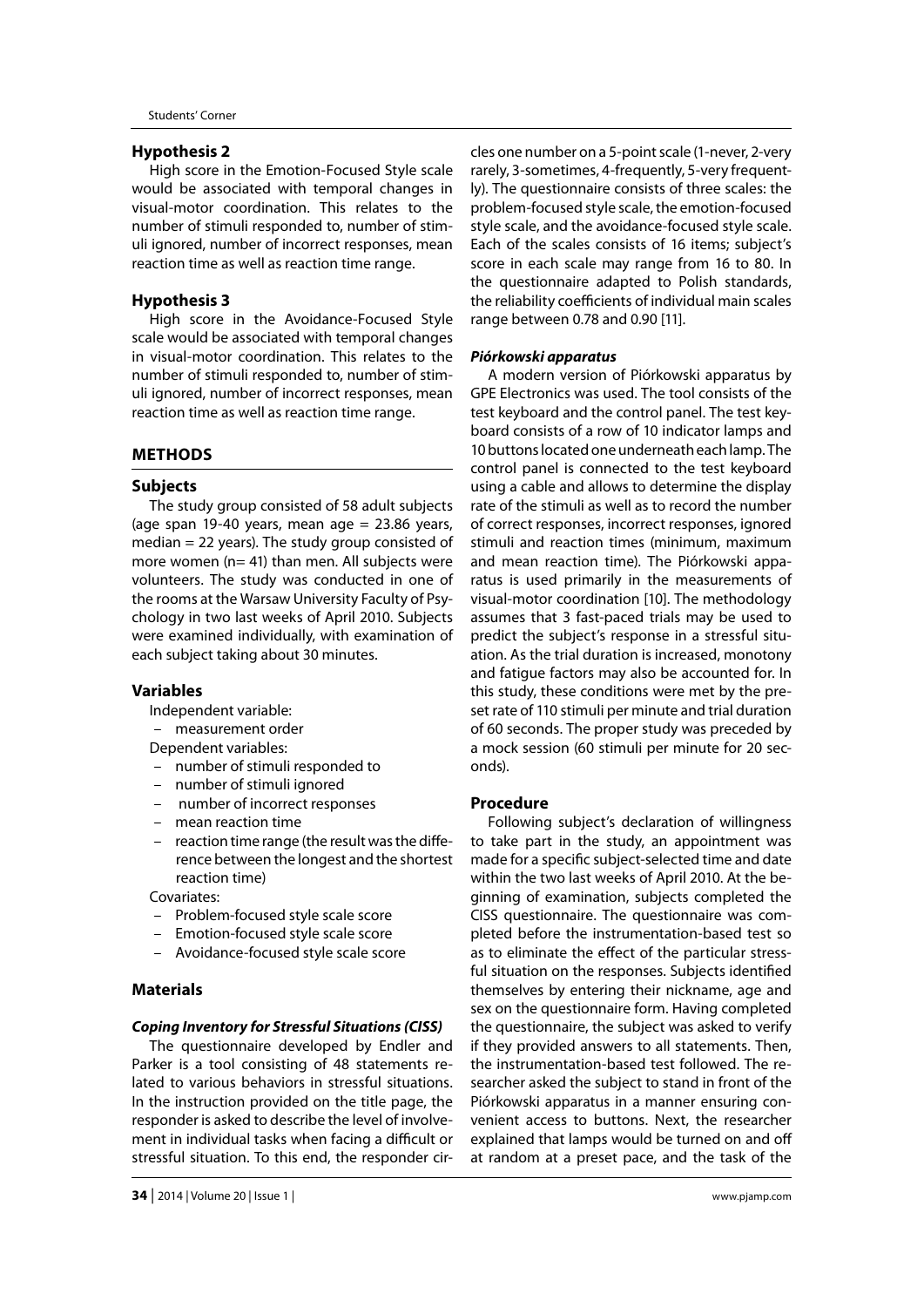subject would be to possibly fastest and possibly most accurately press the corresponding buttons located below the lamps. Patients were advised that purpose of the instrument was not to measure their intelligence. In case of questions regarding the purpose of the instrument, the researcher answered that the subject would receive all information following the instrument-based test. In order to ensure that the subject understood the instructions, a mock run was conducted (60 stimuli per minute, duration 20 seconds). After the mock run, three one-minute runs were announced, including short breaks between each run to allow the researcher to record the results. The subject was informed that the test pace would be higher than that in the mock run. After each run, the researcher used the control panel invisible to the subject to record the data (number of correct responses, incorrect responses, ignored stimuli and the minimum, maximum and mean reaction times). No information on the results were provided during the test. After completion of the test, the subject could be informed of their results in the instrument test, should they wish so. When asked by the subject about their performance against other subjects, the responder answered that the data were not analyzed yet and thus they could not provide any answer. If the subject wanted to obtain information regarding the purpose of the test, the researcher provided the answer using everyday language, avoiding professional terminology. The researcher pointed out that the data would describe a general correlation rather than individual results. At the end, the researcher thanked the subject for having participated in the test.

## **Statistical analysis**

Repeated measure analysis of variance was used with the measurement order as the intrasubject factor and the levels in individual dimensions of the stress coping styles as the inter-subject factors. The subjects were divided into groups of lower or higher levels or particular CISS traits on the basis of median scores. The  $\eta^2$  effect assessment indices were also determined. According to recommendations provided by Cohen,  $\eta^2$ =0.001 is suggestive of a weak effect,  $\eta^2$ =0.06 is suggestive of a moderate effect, while  $\eta^2$ =0.14 and more is suggestive of a significant effect [3].

# **Results**

# *Problem-focused style and the variability in individual aspects of visual-motor coordination including the measurement order*

The main effect of the order of measurements in the context of stimuli correctly responded to was statistically significant,  $F(2, 110) = 24.09$ ;  $p < 0.001$ ;  $\eta^2$  = 0.305. The performance level increased in sequential measurements. Similar relationships were observed for the number of incorrect responses,  $F(2, 110) = 21.22$ ;  $p < 0.001$ ;  $n^2 = 0.278$ , number of stimuli ignored, *F*(2, 108) = 18.93; *p* < 0.001; η2 = 0.260, mean reaction time , *F*(2, 110) = 114.16;  $p < 0.001$ ;  $\eta^2 = 0.675$  and reaction time range,  $F(2, 110) = 8.04$ ;  $p = 0.001$ ;  $n^2 = 0.128$ . No interaction could be demonstrated between the level of the problem-focused style and the order of the measurement in terms of the number of stimuli responded to  $F(1, 55) = 0.12$ ; NS, or any other dependent variable.

# *Emotion-focused style and the variability in individual aspects of visual-motor coordination including the measurement order*

The main effect of the order of measurements in the context of stimuli correctly responded to was statistically significant, *F*(2, 110) = 23.45; *p* < 0.001;  $n^2$  = 0.299. The performance level increased in sequential measurements. Similar relationships were observed for the number of incorrect responses,  $F(2, 110) = 20.55$ ;  $p < 0.001$ ;  $n^2 = 0.272$ , number of stimuli ignored,  $F(2, 108) = 18.57$ ;  $p < 0.001$ ;  $n^2 =$ 0.256, mean reaction time , *F*(2, 110) = 122.68;  $p$  < 0.001;  $\eta^2$  = 0.690 and reaction time range, *F*(2,  $112$ ) = 3.36;  $p = 0.05$ ;  $\eta^2 = 0.057$ .

A group effect (individuals above and below the median in the emotion-focused style scale) was also observed,  $F(1, 55) = 8.81; p < 0.001; \eta^2 = 0.140.$ Mean reaction times were different for individuals with different FSE scale results.

In addition, the effect of the interaction between the EFS level and the order of measurement in the context of mean reaction time was also statistically significant,  $F(2, 110) = 4.10$ ;  $p < 0.05$ ;  $n^2 =$ 0.690. Simple effects were analyzed so as to better explain the interaction effect. Student's t-test for independent samples was used separately for consecutive measurements to measure the differences between groups. In the first measurement, individuals with lower EFS scale scores ( $M = 0.43$ ;  $SD = 0.27$ ) were characterized by significantly shorter mean reaction times, *t*(55) = -2.19; *p* < 0.05, compared to individuals with higher EFS scale scores ( $M = 0.45$ ;  $SD = 0.22$ ). A similar relationship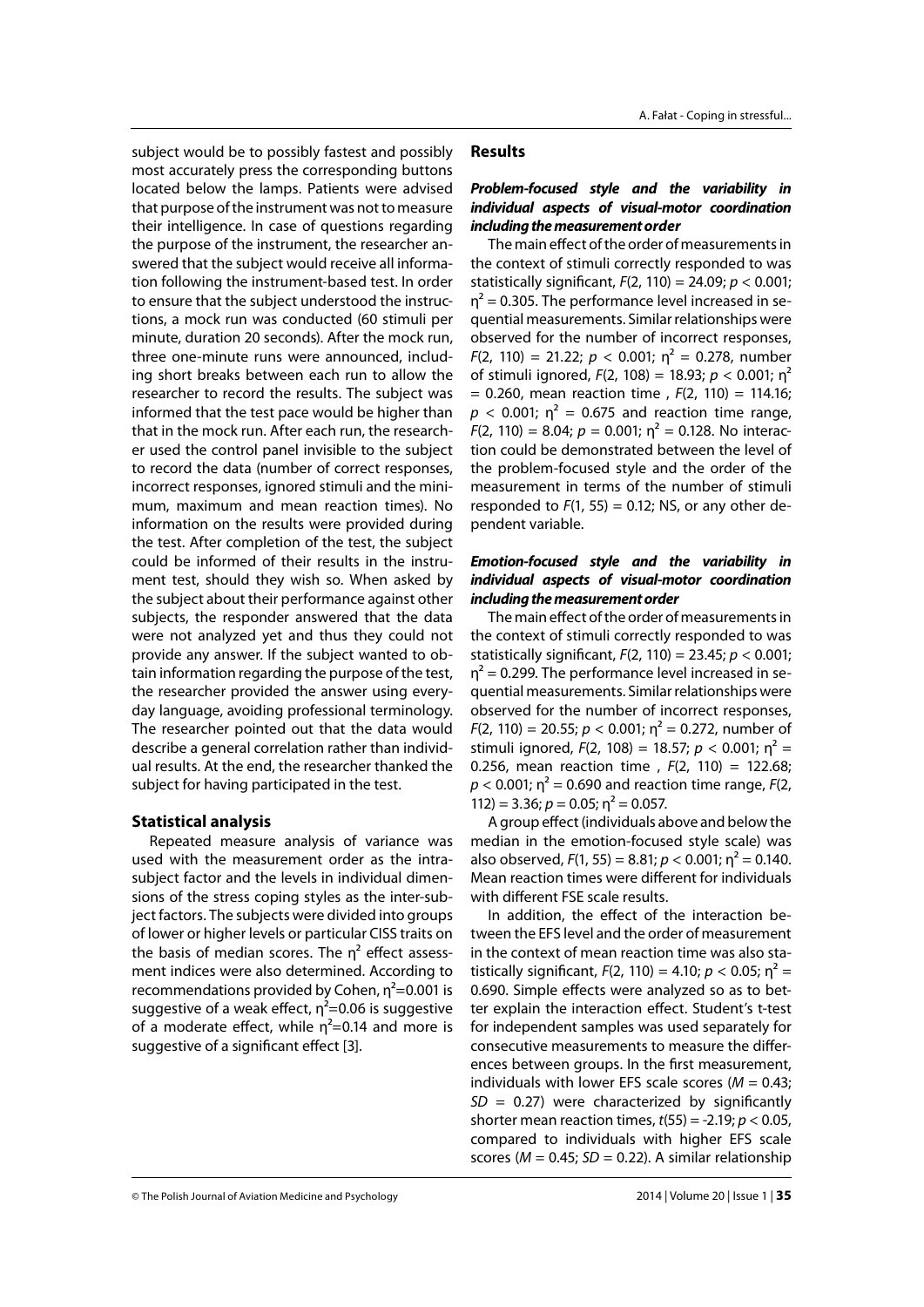#### Students' Corner

Tab. 1. Pairwise comparisons in the simple effect analysis as a part of the unifactorial analysis of variance - mean reaction times.

| (I) order      | (J) order | Difference of<br>means (I-J) | <b>Standard error</b> | Significance <sup>a</sup> | 95% CI for the difference a |                    |
|----------------|-----------|------------------------------|-----------------------|---------------------------|-----------------------------|--------------------|
|                |           |                              |                       |                           | <b>Lower limit</b>          | <b>Upper limit</b> |
|                |           | $.018*$                      | .003                  | .000                      | .012                        | .025               |
|                | $-3$      | $.026*$                      | .003                  | .000                      | .019                        | .034               |
| $\overline{2}$ |           | $-.018*$                     | .003                  | .000                      | $-0.025$                    | $-0.012$           |
|                | $-3$      | $.008*$                      | .002                  | .008                      | .002                        | .014               |
| 3              |           | $-.026*$                     | .003                  | .000                      | $-.034$                     | $-0.019$           |
|                | $-2$      | $-.008*$                     | .002                  | .008                      | $-0.014$                    | $-0.002$           |

Based on estimated boundary means.

\*. Difference of means is significant at the level of .05.

a. Bonferroni adjustment for multiple comparisons.

Tab. 2. Pairwise comparisons in the simple effect analysis as a part of the unifactorial analysis of variance - mean reaction times.

| (I) order      | (J) order | Difference of<br>means (I-J) | <b>Standard error</b> | Significance <sup>a</sup> | 95% CI for the difference a |                    |
|----------------|-----------|------------------------------|-----------------------|---------------------------|-----------------------------|--------------------|
|                |           |                              |                       |                           | <b>Lower limit</b>          | <b>Upper limit</b> |
|                | n.        | $.013*$                      | .002                  | .000                      | .009                        | .018               |
|                | $-3$      | $.019*$                      | .002                  | .000                      | .013                        | .025               |
| $\overline{2}$ |           | $-.013*$                     | .002                  | .000                      | $-.018*$                    | $-0.009$           |
|                | $-3$      | $.006*$                      | .001                  | .001                      | .002                        | .009               |
| 3              |           | $-.019*$                     | .002                  | .000                      | $-0.025$                    | $-0.013$           |
|                | $-2$      | $-.006*$                     | .001                  | .001                      | $-0.09$                     | $-.002$            |

Based on estimated boundary means.

\*. Difference of means is significant at the level of .05.

a. Bonferroni adjustment for multiple comparisons.

was observed for the two remaining measurements. The significant difference of means was -0.20 for the second measurements and -0.22 for the third measurements. In each case, individuals with lower EFS scale scores achieved shorter mean reaction times.

Unifactorial analysis of variance was used to measure the differences within groups. Pairwise comparisons in the group of responders with lower EFS scale scores were significantly different for all measurements. The results are presented in Table 1.

The mean reaction time was the longest in the first measurement ( $M = 0.43$ ;  $SD = 0.01$ ), shorter in the second measurement  $(M = 0.42; SD = 0.01)$  and the shortest in the third measurement  $(M = 0.41)$ ;  $SD = 0.01$ .

In case of the sample of subjects with scores above the ESF scale median, group differences were also observed as illustrated in Table 2.

Also in this group, the mean reaction time was the longest in the first measurement  $(M =$ 0.448;  $SD = 0.004$ ), shorter in the second measurement ( $M = 0.434$ ;  $SD = 0.004$ ) and the shortest in the third measurement  $(M = 0.429; SD = 0.004)$ . Relationships within groups are presented in Fig-

ure 1, where group 0 corresponds to individuals with scores below the median score and group 1 corresponds to individuals with scores above the median score.

The interaction effect was also observed in the reaction time range,  $F(2,112) = 5.23$ ;  $p < 0.05$ ;  $n^2 =$ 0.850. Simple effects were analyzed. Independent sample Student's t-test revealed differences occurring only within the first measurements, with significant differences between the below-median and above-median groups,  $t(36,35) = 2.34$ . In the first measurement, a wider reaction time range was observed in the group with lower EFS scale scores ( $M = 0.25$ ;  $SD = 0.08$ ) as compared to the group with higher EFS scale scores (*M* = 0.20; *SD*  $= 0.04$ ). In the two remaining measurements, the differences were not statistically significant.

Unifactorial analysis of variance was used to measure the differences within groups.

Pairwise comparisons in the group with belowmedian EFS scale scores revealed a significant difference only in case of the second and the third measurement, with a wider range observed in the third measurement ( $M = 0.25$ ;  $SD = 0.01$ ) as compared to the second measurement  $(M = 0.23; SD = 0.01)$ .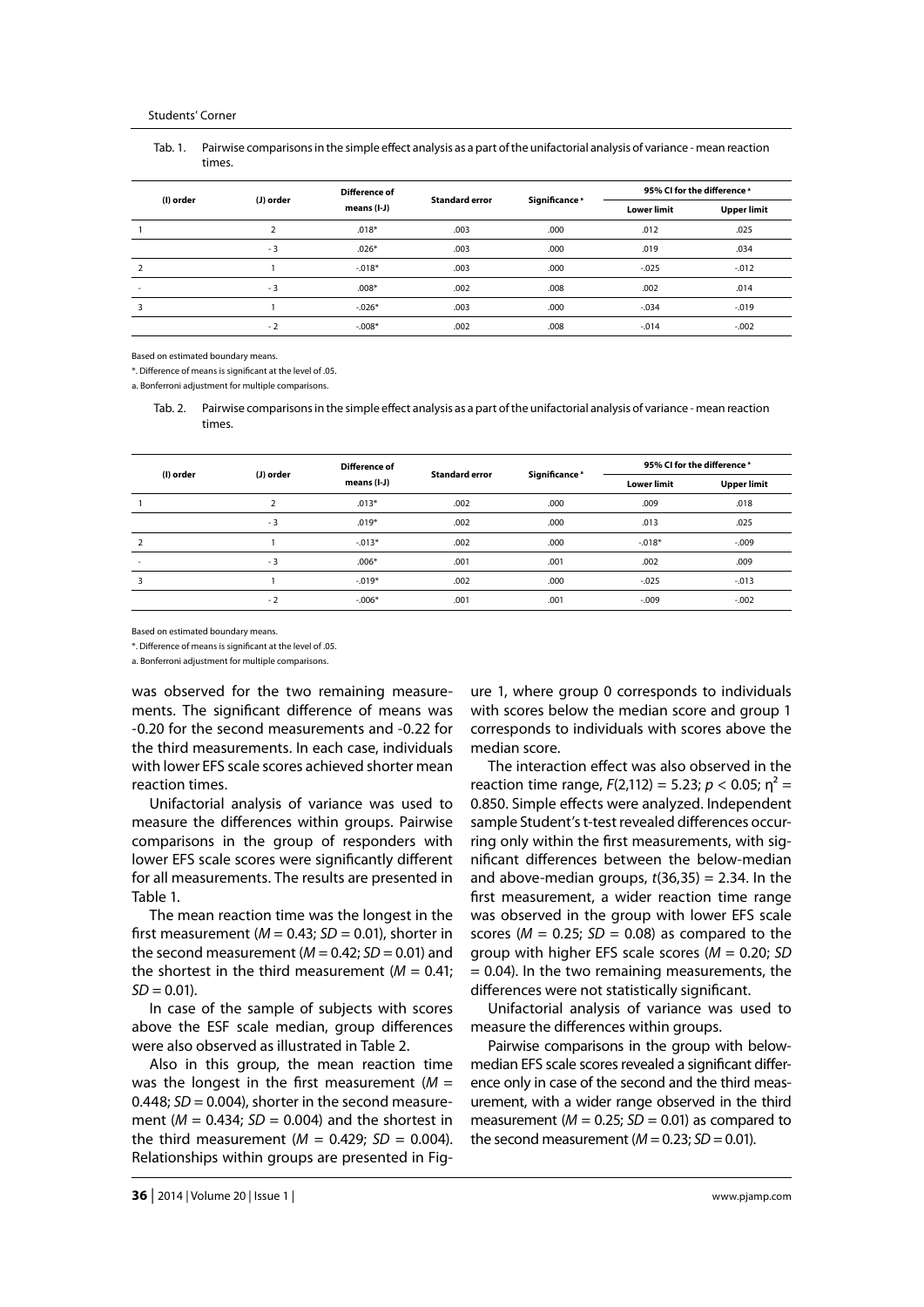

#### Fig. 1. Mean reaction times in individual groups.

Tab. 3. Pairwise comparisons in the simple effect analysis as part of the unifactorial analysis of variance - reaction time range.

| (I) order                | (J) order | Difference of<br>means (I-J) | <b>Standard error</b> | Significance <sup>a</sup> | 95% CI for the difference a |                    |
|--------------------------|-----------|------------------------------|-----------------------|---------------------------|-----------------------------|--------------------|
|                          |           |                              |                       |                           | <b>Lower limit</b>          | <b>Upper limit</b> |
|                          |           | $-.021*$                     | .007                  | .028                      | $-0.039$                    | $-.002$            |
|                          | $-3$      | $-.027*$                     | .007                  | .001                      | $-0.044$                    | $-0.010$           |
| $\overline{2}$           |           | $.021*$                      | .007                  | .028                      | .002                        | .039               |
| $\overline{\phantom{a}}$ | $-3$      | $-.006*$                     | .004                  | .456                      | $-0.017$                    | .005               |
| 3                        |           | $.027*$                      | .007                  | .001                      | .010                        | .044               |
|                          | $-2$      | .006                         | .004                  | .456                      | $-0.005$                    | .017               |

Based on estimated boundary means.

\*. Diff erence of means is signifi cant at the level of .05.

a. Bonferroni adjustment for multiple comparisons.



Fig. 2. Reaction time ranges in individual groups.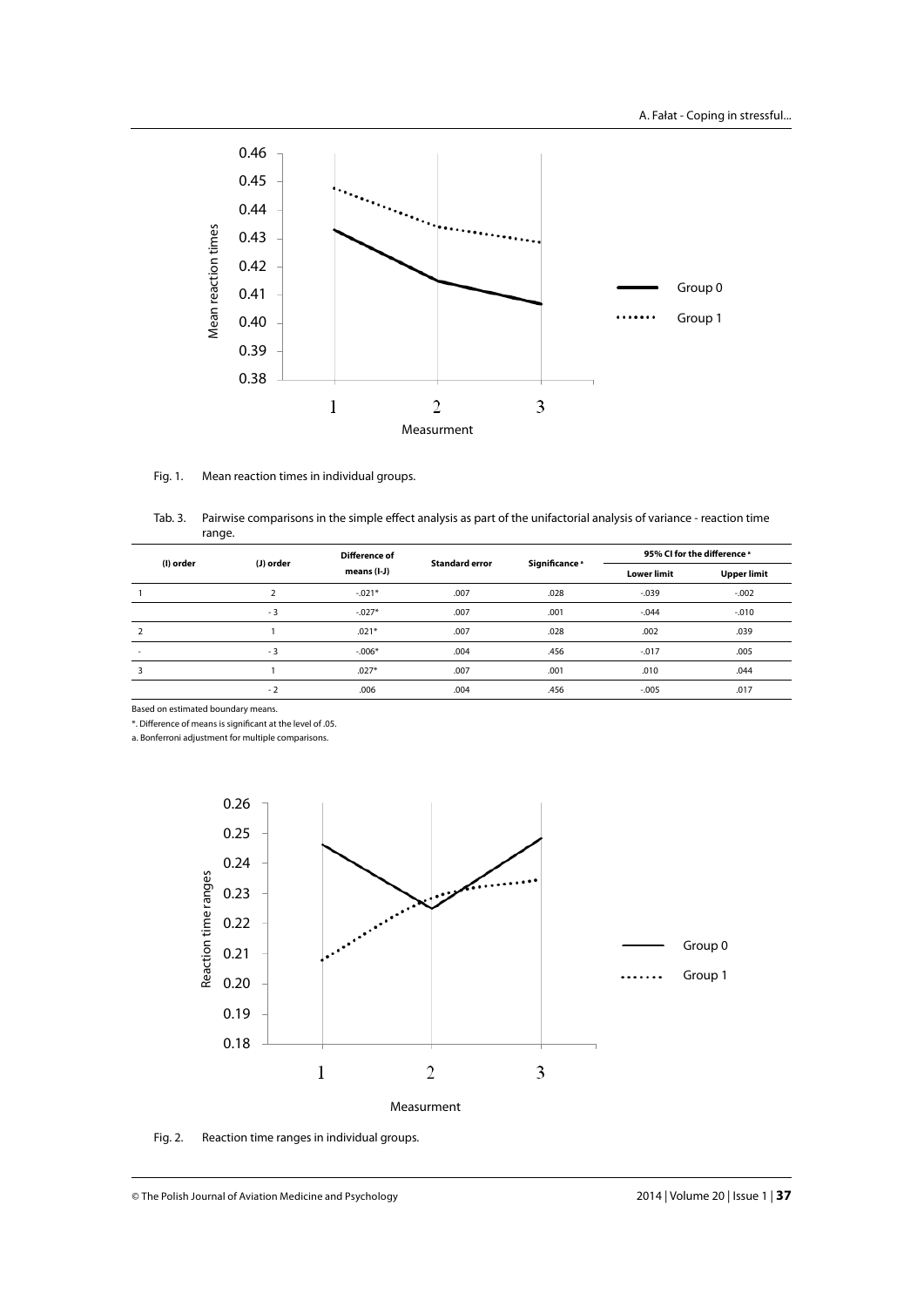Pairwise comparisons in the group with abovemedian EFS scale scores revealed significant differences between the first and the second and between the first and the third measurement, as illustrated in Table 3.

There were no differences between the second and the third measurement. Reaction time range was narrower in the first measurement  $(M = 0.21)$ ; *SD* = 0.007), and wider in the second measurement  $(M = 0.23; SD = 0.006)$  and the third measurement  $(M = 0.24; SD = 0.006)$ .

Relationships within each of the groups are presented in Figure 2, where group 0 corresponds to individuals with scores below the median score and group 1 corresponds to individuals with scores above the median score.

# *Avoidance-focused style and the variability in individual aspects of visual-motor coordination including the measurement order*

The main effect of the order of measurements in the context of stimuli correctly responded to was statistically significant, *F*(2, 112) = 24.63; *p* < 0.001;  $\eta^2$  = 0.305. The performance level increased in sequential measurements. Similar relationships were observed for the number of incorrect responses,  $F(2, 112) = 21.13; p < 0.001; \eta^2 = 0.274$ , number of stimuli ignored,  $F(2, 110) = 18.87$ ;  $p < 0.001$ ;  $n^2 =$ 0.255, and mean reaction time, *F*(2, 112) = 97.76;  $p < 0.001$ ;  $n^2 = 0.636$ , but not in reaction time range,  $F(2, 112) = 2.96$ ; NS. No interaction could be demonstrated between the level of the avoidance-focused style and the order of the measurement in terms of the number of stimuli responded to *F*(1,  $56$  = 0.03; NS, or any other dependent variable.

## **DISCUSSION**

The research problem pertained to the relationship between the performance of simple motor tasks requiring visual-motor coordination and the stress coping styles of subjects. I was interested in co-occurrence of certain parameters, including the number of correct and incorrect responses, the number of stimuli ignored, mean reaction times and reaction time ranges with scores within individual scales of the CISS questionnaire.

The results of the statistical analyses showed main measurement order effects occurring for each of the dependent variables, indicating a change in performance in successive runs. This is suggestive of a motor learning effect. The effect power measured by  $\eta^2$  was in the strong effect range for most cases. The result was consistent with expectations based on various studies involving the visual-motor correlation testing [2].

As shown by the above results, the problemfocused style level was not associated with any changes or no changes in visual-motor coordination considering different response parameters. Thus, one cannot say that the style co-occurred with better or worse performance of motor tasks. Similar observations were made in case of avoidance-focused style. Also in this case, no correlation with temporal changes in coordination was observed. According to the obtained results, both styles were not related with the performance of motor tasks, thus disproving Hypothesis 1 and Hypothesis 3.

At the same time, Hypothesis 2 was confirmed as the emotion-focused style level was significant for two parameters: mean reaction time and reaction time range, revealing association in temporal coordination changes. Individuals with a lower level of the emotion-focused style were characterized by significantly shorter mean reaction times in all measurements and wider range of reaction times in the first measurements, with no difference being observed against individuals with a higher level of emotional coping in the remaining measurements. In addition, the effect power as measured by  $\eta^2$  was indicative of a strong effect.

The result is very interesting in light of the earlier data suggestive of non-adaptive character of the emotion-focused style. It can be concluded that individuals with higher emotional coping style levels had longer reaction times. Although this did not translate into efficiency (number of correct/incorrect responses) in the present study, one may not exclude that such a relationship could occur in other conditions. Longer reaction times may be associated with high perseverance observed in individuals preferring the emotion-focused coping style [11]. Inappropriately quenched stimulation might interfere with continuously inflowing stimuli leading to longer reaction times. On the other hand, high emotional reactivity might make concentration on the task more difficult and also lead to longer reaction times. Although a motor learning effect and significant shortening of the mean reaction time were observed, the reaction times in the higher emotion-focused style scale score group were longer than those in the lower emotion-focused style scale score group for all measurements.

The analysis of the reaction time range showed that individuals with higher levels of the emotionfocused coping style somewhat surprisingly presented more even reaction times in the first meas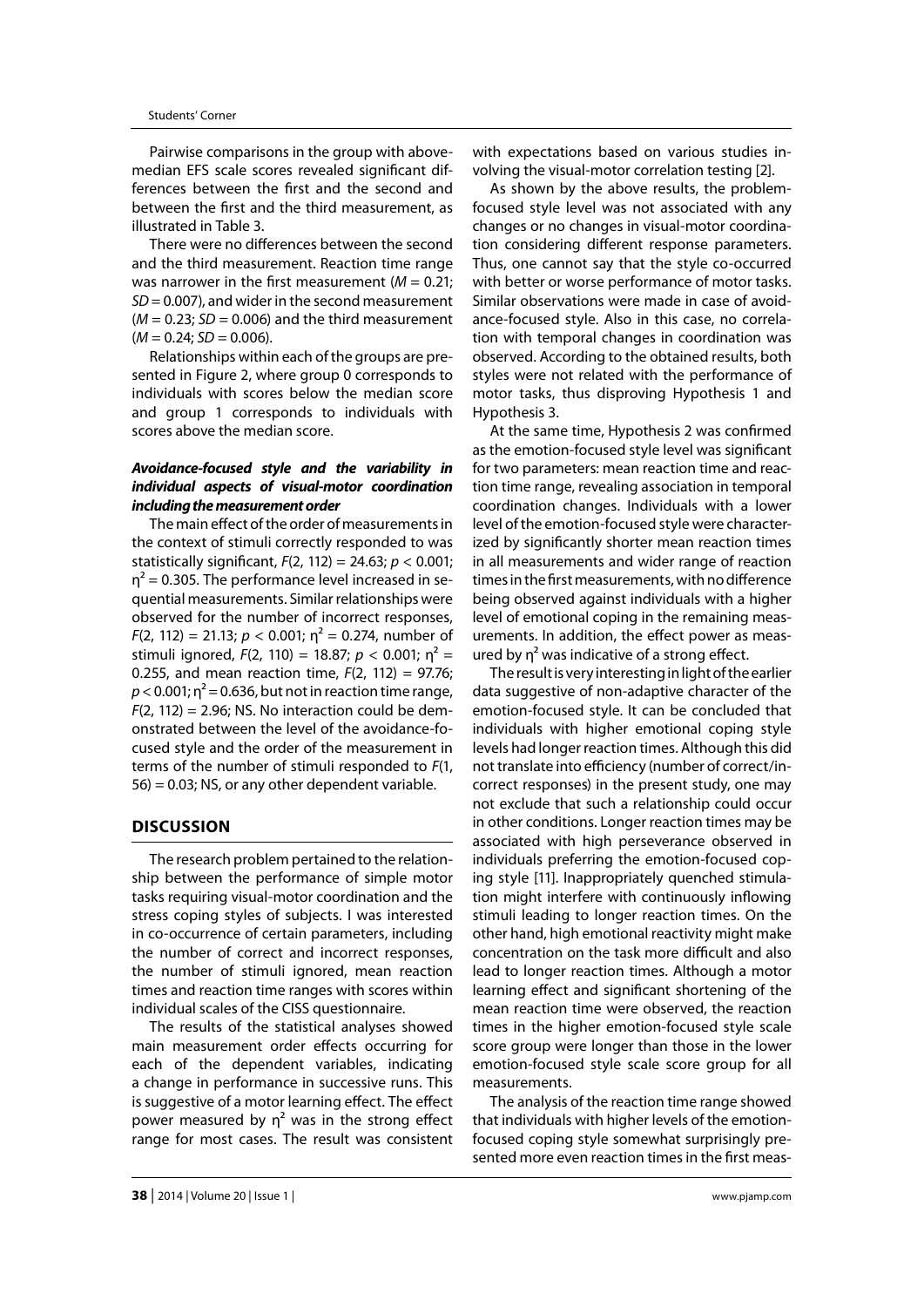urement run. Perhaps the reaction times in the first measurement were quite long following each stimulus, increasing only partially in the second and third runs, thus increasing the range. The wider range might also be associated with increasing fatigue. Although no statistically significant difference was observed between the second and third measurement in the higher emotion-focused style scale score group, such a difference was observed in the lower emotion-focused style scale score group, as the reaction time range increased.

## **CONCLUSIONS**

The obtained results confirm observations made in other studies, suggesting that the emotion-focused coping style is a significant factor differentiating individuals. The result in the emotionfocused style scale allows to predict individual's behavior at many levels, from the simple motor reactions to the successful abuse rehab treatment. No explanation has yet been provided regarding the importance of this dimension.

The present study was conducted in a relatively small subject sample which might affect the results, for example by unintended selectivity of the

sample. A larger and more diverse sample of subjects should be conducted to confirm the observed correlations. The social acceptance factor should also be taken into account. The problem-focused approach to difficult situations is associated with better social acceptance. This might have influence on the responses of some subjects and thus on the overall profile of results. It would also be advisable to verify whether the test conditions actually induced stress in the subjects. It would also be interesting to expand the spectrum of tasks involving eye-hand coordination so as to minimize the single test specificity effect. One may say that the present study was only an interlude for potential further considerations. They might be interesting as they would provide better knowledge on the capabilities of humans with particular traits as well as more information of their stronger and weaker points. Such information would also be helpful in the context of improving individual's functioning, indicating whether it would be possible or necessary. The requirements we impose on ourselves often do not match our actual needs or capabilities, and therefore it is good to know one's limitations well.

# **AUTHORS' DECLARATION:**

**Study Design**: Anna Fałat; **Data Collection:** Anna Fałat; **Statistical Analysis**: Anna Fałat; **Manuscript Preparation:** Anna Fałat; **Funds Collection:** Anna Fałat. The Author declares that there is no conflict of interest.

## **REFERENCES**

- 1. Bushnell E, Boudreau P. Motor development and the mind: the potential role of motor abilities as a determinant of aspects of perceptual development. Child Development 1993; 64:1005-21.
- 2. Chaiken S, Kyllonen P, Tirre W. Organization and components of psychomotor ability. Cognitive Psychology 2000; 40:198- 226.
- 3. Cohen J. Statistical power analysis for the behavioral sciences. Second edition. Hillsdale, New Jersey: Lawrence Erlbaum Associates; 1988.
- 4. Courbasson C, Endler N, Kocovsky N. Coping and psychological distress for men with substance use disorders. Current Psychology 2002; 21:35-49.
- 5. Davey G, McDonald A. Cognitive neutralising strategies and their use across differing stressor types. Anxiety, Stress and Coping 2000; 13:115-141.
- 6. Fleishman E. Dimensional analysis of psychomotor abilities. Journal of Experimental Psychology 1954; 48:437-54.
- 7. Howerton A, Van Gundy K. Sex differences in coping styles and implications for depressed mood. International Journal of Stress Management 2009; 16:333-50.
- 8. LeBlanc V, Regehr C, Jelley RB, Barath I. The relationship between coping styles, performance, and responses to stressful scenarios in police recruits. International Journal of Stress Management 2008; 15:76-93.
- Ledzińska, M. Człowiek współczesny w obliczu stresu informacyjnego. Warszawa: Wydawnictwo Instytutu Psychologii PAN; 2009.